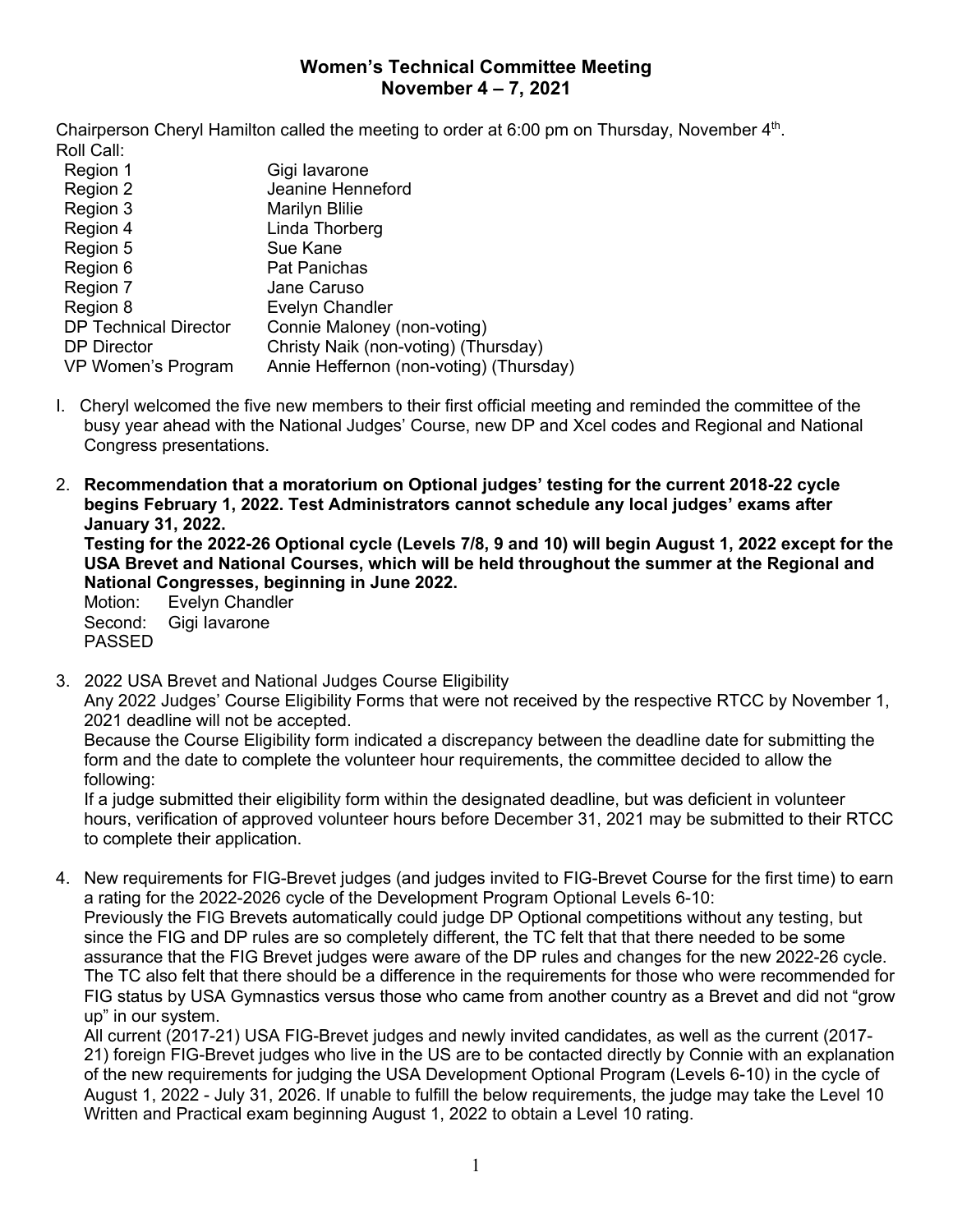Regardless of the final DP rating earned, any FIG-Brevet judge certified for 2022-24 will be paid using the Brevet hourly rate at a DP competition.

The following charts describe the requirements. The reference to "actively judging in the DP Optional program" indicates that current CPE requirements have been met.

| 2022 FIG Brevet Course Candidates sponsored by USA                  | DP USA-Brevet/National Course Requirement           |
|---------------------------------------------------------------------|-----------------------------------------------------|
| <b>Gymnastics</b>                                                   |                                                     |
| Current (2017-2021) FIG-Brevet who takes the 2022 FIG-Brevet        | Online Theoretical exam in May/June<br>1.           |
| Course and has been actively judging in DP Optional Program         | No Practical exam or verification<br>2 <sub>1</sub> |
|                                                                     | Eligible for USA Brevet rating                      |
| Current (2017-2021) FIG-Brevet who takes the 2022 FIG-Brevet        | 1. Online Theoretical exam in May/June              |
| Course but HAS NOT been actively judging in DP Optional             | 2. USA Brevet Group 3 Practical verification        |
| Program                                                             | Eligible for USA Brevet rating                      |
| First time candidate for FIG Course with current Level 10 or        | Online Theoretical exam in May/June<br>1.           |
| higher rating- PASSES FIG exam                                      | No Practical exam or verification<br>2.             |
|                                                                     | Eligible for USA Brevet rating                      |
| First time candidate for FIG Course with current Level 10 or        | Online Theoretical exam in May/June<br>1.           |
| higher rating-DOES NOT PASS                                         | USA Brevet Group 3 Practical verification<br>2.     |
|                                                                     | Eligible for USA Brevet rating                      |
| First time candidate for FIG Course with no DP rating (or less than | Online Theoretical exam in May/June<br>1.           |
| L10) and PASSES FIG exam                                            | National Group 3 Practical verification<br>2.       |
|                                                                     | Eligible for National rating                        |
| First time candidate for FIG Course with no DP rating (or less than | Online Theoretical exam in May/June<br>1.           |
| L10) and DOES NOT PASS FIG exam                                     | National Group 2 Practical exam<br>2.               |
|                                                                     | Eligible for National rating                        |
| 2017-21 FIG-Brevet judge who declines 2022 FIG Course               | Online Theoretical exam in May/June<br>1.           |
|                                                                     | USA Brevet Group 3 Practical Verification           |
|                                                                     | Eligible for USA Brevet rating                      |

| 2022 FIG Brevet Course Candidates sponsored by foreign<br>federations but reside in the US | DP USA-Brevet/National Course Requirement  |
|--------------------------------------------------------------------------------------------|--------------------------------------------|
| Current (2017-2021) foreign FIG-Brevet who takes the 2022 FIG-                             | 1. Online Theoretical exam in May/June     |
| Brevet Course and has been actively judging in DP Optional                                 | 2. No Practical exam or verification       |
| program                                                                                    | Eligible for National rating               |
| Current (2017-2021) foreign FIG-Brevet who takes the 2022 FIG-                             | 1. Online Theoretical exam in May/June     |
| Brevet Course but has NOT been actively judging in DP Optional                             | 2. National Group 2 Practical Exam         |
| program                                                                                    | Eligible for National rating               |
| Current (2017-2021) foreign FIG-Brevet who DOES NOT TAKE the                               | 1. Online Theoretical exam                 |
| 2022 FIG-Brevet Course but has been actively judging in DP                                 | 2. National Group 3 Practical verification |
| Optional program for a minimum of 8 years                                                  | Eligible for National rating               |
| Current (2017-2021) foreign FIG-Brevet who DOES NOT TAKE the                               | Online Theoretical exam in May/June<br>1.  |
| 2022 FIG-Brevet Course and has NOT been actively judging in DP                             | National Group 2 Practical exam<br>2.      |
| Optional program a minimum of 8 years                                                      | Eligible for National rating               |

See #5 below for the scoring system/requirements used for the different exam types.

5. 2022 USA Brevet/National Judges' Courses: The following will be posted on the USA Gymnastics website and has been sent to all eligible judges.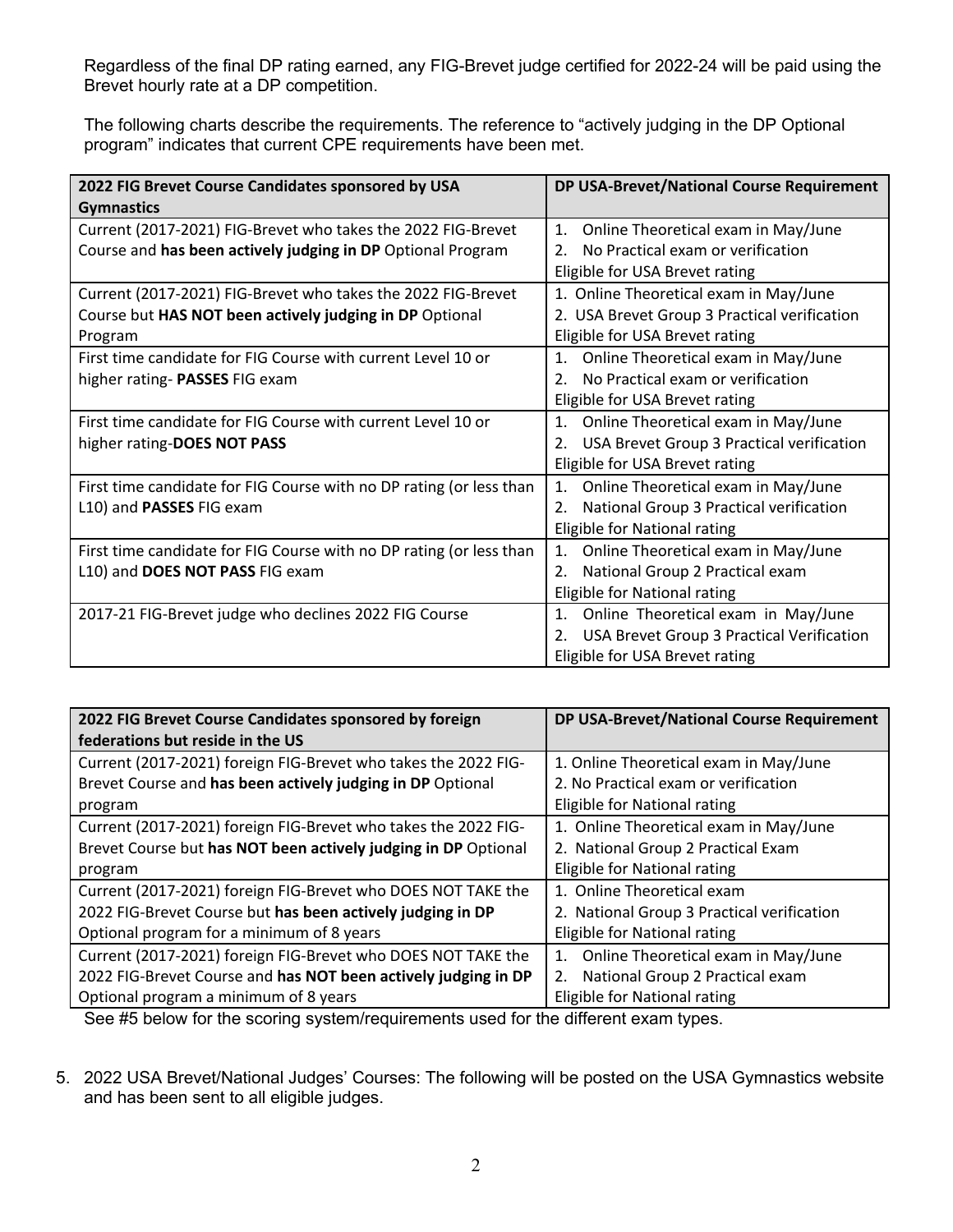## **USA Gymnastics Women's Artistic Judging 2022-2026 National/USA Brevet Accreditation**

All judges eligible for the USA Brevet/National Course will be required to be tested in some manner. The following must be completed, depending on which Group they are eligible for:

*Group 1* - Judges who have held a Level 10 rating for two testing cycles (minimum of 8 years) or eligible Elite coaches or Sr. Elite National Team athletes will be required to:

- Attend National (or USA Brevet) Course which will be conducted by the National Technical Committee at the various 2022 Regional/National Congresses. This includes a "Mock" Exam Practice Judging session.
- Successfully pass an in-person closed-book written/theoretical exam (90-minute time limit, with answers to be recorded electronically) with a minimum score of 82% National / 84% USA Brevet.
- Successfully pass an in-person Practical exam with a minimum score of 83% National / 85% USA Brevet (scores to be recorded electronically). For each event, the practical exam will include one demonstration routine and **six (6) test routines**, of which the five (5) routines with the highest points will count toward the final score for that event.

*Group 2* - Judges who have held a National or USA Brevet rating for one testing cycle (4 years) will be required to:

- Successfully take online written/theoretical exam (90-minute time limit) with 82% National / 84% USA Brevet pass rate prior to coming to in-person National/USA Brevet Course.
- Attend National/USA Brevet Course conducted by the National Technical Committee at the various 2022 Regional/National Congresses. This includes a "Mock" Exam Practice Judging session.
- Successfully pass an in-person Practical exam with a minimum score of 83% National / 85% USA Brevet (scores to be recorded electronically). For each event, the practical exam will include one demonstration routine and **six (6) test routines**, of which the five (5) routines with the highest points will count toward the final score for that event.

*Group 3* - Judges who have maintained a USA Brevet/National rating for two or more testing cycles (minimum of 8 years) will be required to:

- Successfully take online written/theoretical exam (90-minute time limit) with 82% National / 84% USA Brevet pass rate prior to coming to National/USA Brevet Course.
- Attend National/USA Brevet Course which will be conducted by the National Technical Committee at the various 2022 Regional/National Congresses. This includes a "Mock" Exam Practice Judging session.
- Take in-person Practical exam (scores to be recorded electronically) by judging six (6) routines per event, of which the five (5) routines with the highest points will count toward the final score for that event. EACH event (Vault, Bars, Beam and Floor) must achieve a minimum of 20 out of 25 possible points for National or 21 out of 25 possible points for USA Brevet. For each event where the minimum score is not achieved, a Personal Improvement Plan (PIP) must be written and completed by December 31, 2022.
	- PIP must be reviewed and pre-approved by their respective RTCC
	- Once completed, the judge must submit it to their respective RTCC. The RTCC will then forward the information to the DP Technical Director, who will update the individual judge's Profile with the appropriate rating.
	- If not completed by December 31, 2022, rating will drop one level until the judge can take and pass the Level 10 practical exam at 83% National or 85% Brevet. The Level 10 exam may be taken up to four (4) times within the 2022-23 accreditation year.

## **Group 3 Personal Improvement Plan Guidelines**

Each participant in Group 3 must develop a Personal Improvement Plan (PIP) for each event in which he/she achieves a score below the threshold (20 out of 25 possible points for National; 21 out of 25 possible points for USA Brevet). The judge must complete all activities in the PIP by December 31, 2022 in order to maintain their current rating.